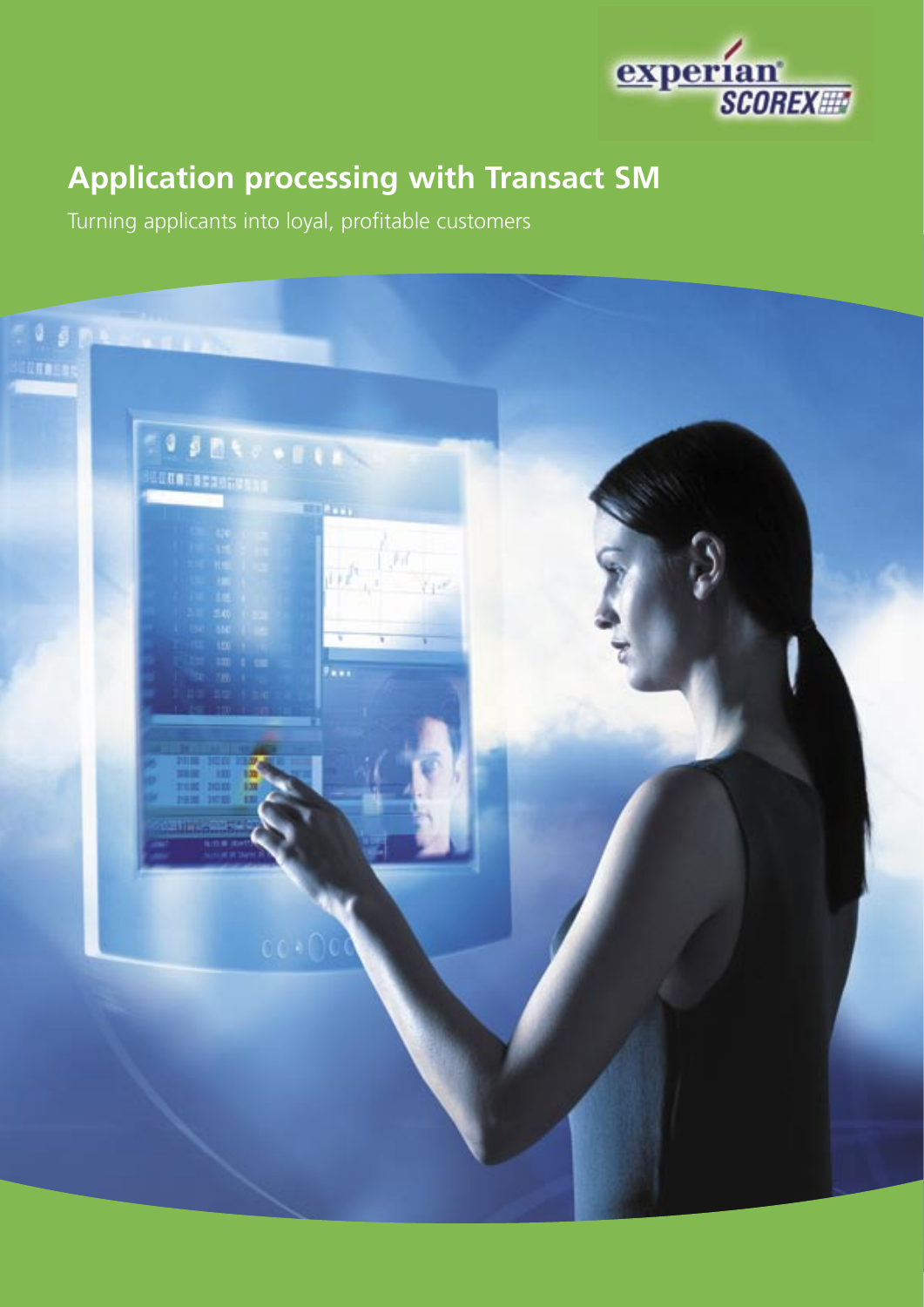**Transact SM is the global application processing solution from Experian-Scorex. This scalable and robust solution receives, validates and processes applications from multiple channels, enriches application data from relevant internal and external data sources and applies complex business rules and strategies to make appropriate lending decisions consistently across your organisation. Transact SM helps you to turn applicants into loyal, profitable customers.**

Our component-based architecture supports all business models: from Experian-Scorex hosted services through to complete software solutions, rapidly delivered to fit your exact business requirements. Business process management coupled with our advanced Strategy Management decision engine places operational and strategic control in the hands of the business user.

Transact SM offers task orchestration and workflow management to drive applications through the process, including industry standard workflow techniques such as priority ageing. Your new business strategies are controlled by one or more business users on the desktop and then deployed across the organisation. You have complete control to define, test and manage your business strategies

## **A typical Transact SM solution**

*New application*



**Data enrichment**



**Business operational integration**



**Flexible data capture and validation**

**Sophisticated decisioning**



without the need for programming resource. The integrated reporting and monitoring capabilities support both operational and strategic management objectives.

Our technical delivery and integration expertise include web-enabled technology, internationalisation and the ability to choose from a range of off-the-shelf industry templates through to a fully customised solution.

A Transact SM solution is not just software; it's about a partnership, working together with your organisation to meet and address your challenges using the powerful combination of analytical expertise, consultancy and a new generation of software to deliver an innovative, flexible solution.

## **Flexible data capture and validation**

Application screens are custom built to mirror your application forms for efficient and accurate data capture and can be deployed through a network, intranet or the Internet for a true 'design once, run anywhere' solution. In addition to using Transact SM screens, application data can be captured through other channels including your existing front-end systems.

Transact SM guides users through the data-capture process, ensuring that only the required data is captured using validation rules, visibility rules and intelligent business processing logic, which displays or hides screens and orchestrates task automation. Underlying processing logic is transparent to the user yet remains completely under the control of the business.

A Transact SM solution gives you the assurance that your application process will be consistently applied across the organisation.

### **Data enrichment**

Both internal and external data add depth to your applicant profile and allows you to verify customers and check for overindebtedness and potential fraud. Transact SM easily interfaces to external data sources, including plug-in links to over 70 credit bureaux worldwide with support for raw data aggregation, further enhancing opportunities for full automation. All the information can be accessed at any stage in the process and other sources are easily integrated including existing customer systems and internal fraud files.

#### *Application complete*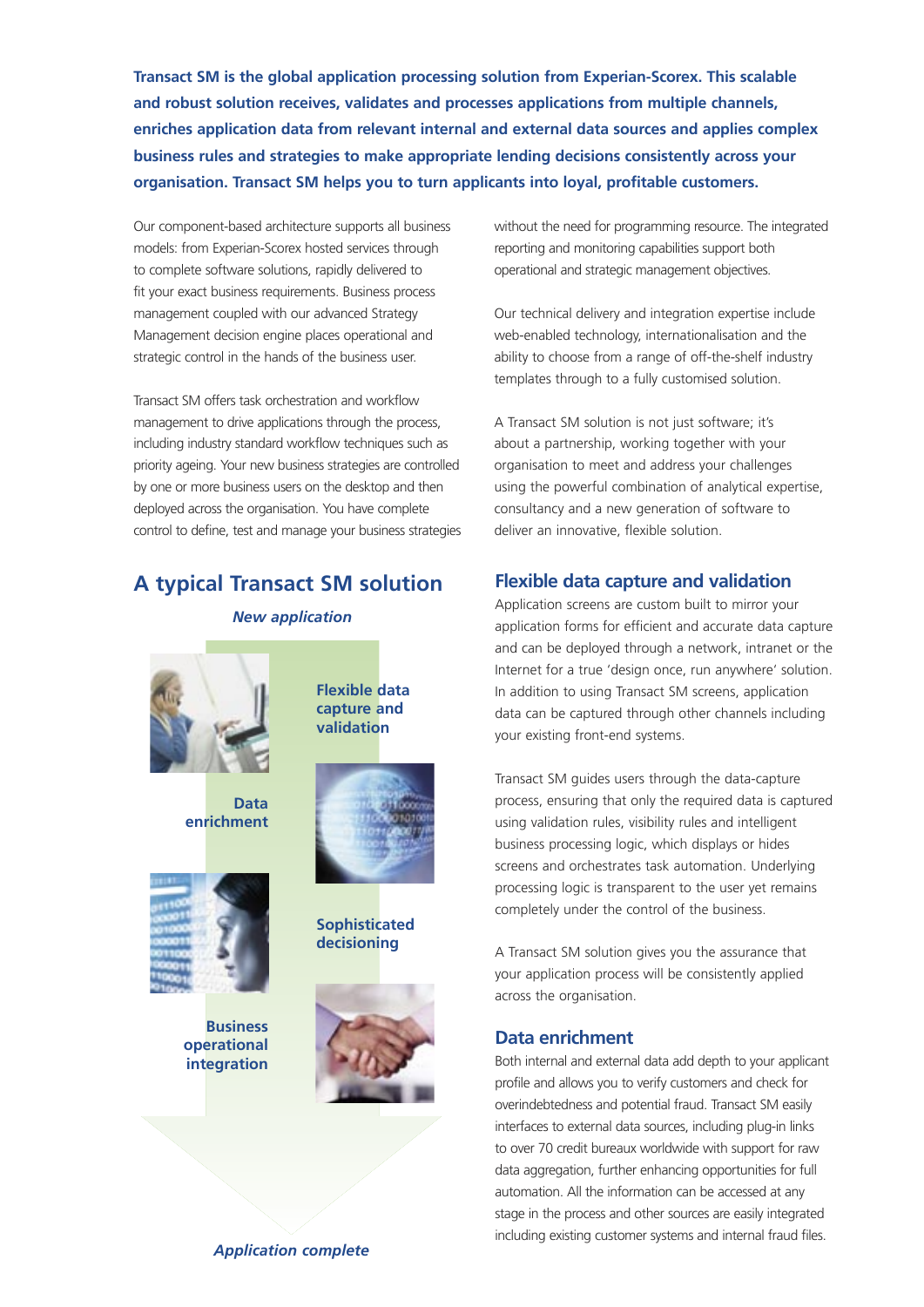#### **Sophisticated decisioning**

With Transact SM you can create and control your decisioning and underwriting strategies to enable you to make the right decision and take on the right applicants with the right terms.

#### **Create and manage decisioning strategies**

On the desktop the elements of your decision making process are clearly illustrated with graphical business objective flows.

At every stage of your process you can segment your applicants into different profiles in order to apply relevant strategies, decisions and terms. Having segmented your applicants you can create and apply distinct scorecards and policy rules to each population profile. Using all the information you can choose which applicants to accept, refer or decline, tailoring the terms of business offered to the accepted applicants according to their profile. On the desktop you have complete control to create, maintain and improve your strategies. Through simulation in the

 $\blacksquare$ кű ŏ Ö

## **Deployment of Transact SM solutions**

At Experian-Scorex our approach has always been to build a longterm partnership with our clients. Recognising that each organisation has unique challenges, your solution will be designed and delivered to address these challenges and maximise return on investment.



analytical environment and Champion-Challenger facilities you can evaluate, evolve and prove your strategies for maximum performance.

#### **Manage effective underwriting**

According to your own strategies, applications can be routed to an underwriter for the final decision. For rapid and clear decision making, all data, including credit bureaux information and decisioning results, is presented to the underwriter.

#### **Business operational integration**

Transact SM seamlessly integrates into the operational business environment. Real-time or scheduled tasks are automatically activated, such as passing information to an account management system or creating letters for declined applicants. Our open architecture enables the extraction of data for operational reporting and strategic monitoring supporting both day-to-day management control and longer-term business improvement.



Our tool-kit based delivery and extensive expertise enables us to create a fully customised solution with the advantages of a rapid and streamlined delivery.

For many clients we integrate the solution within their own infrastructure. Alternatively, as part of our flexible approach to delivery, we offer a hosted Application Service Provider (ASP) solution and our consultants will work with you to determine the most cost effective and efficient deployment.

Transact SM runs on either Windows or UNIX platforms with your choice of operational database and is typically implemented in a scalable and robust environment as illustrated in the diagram.